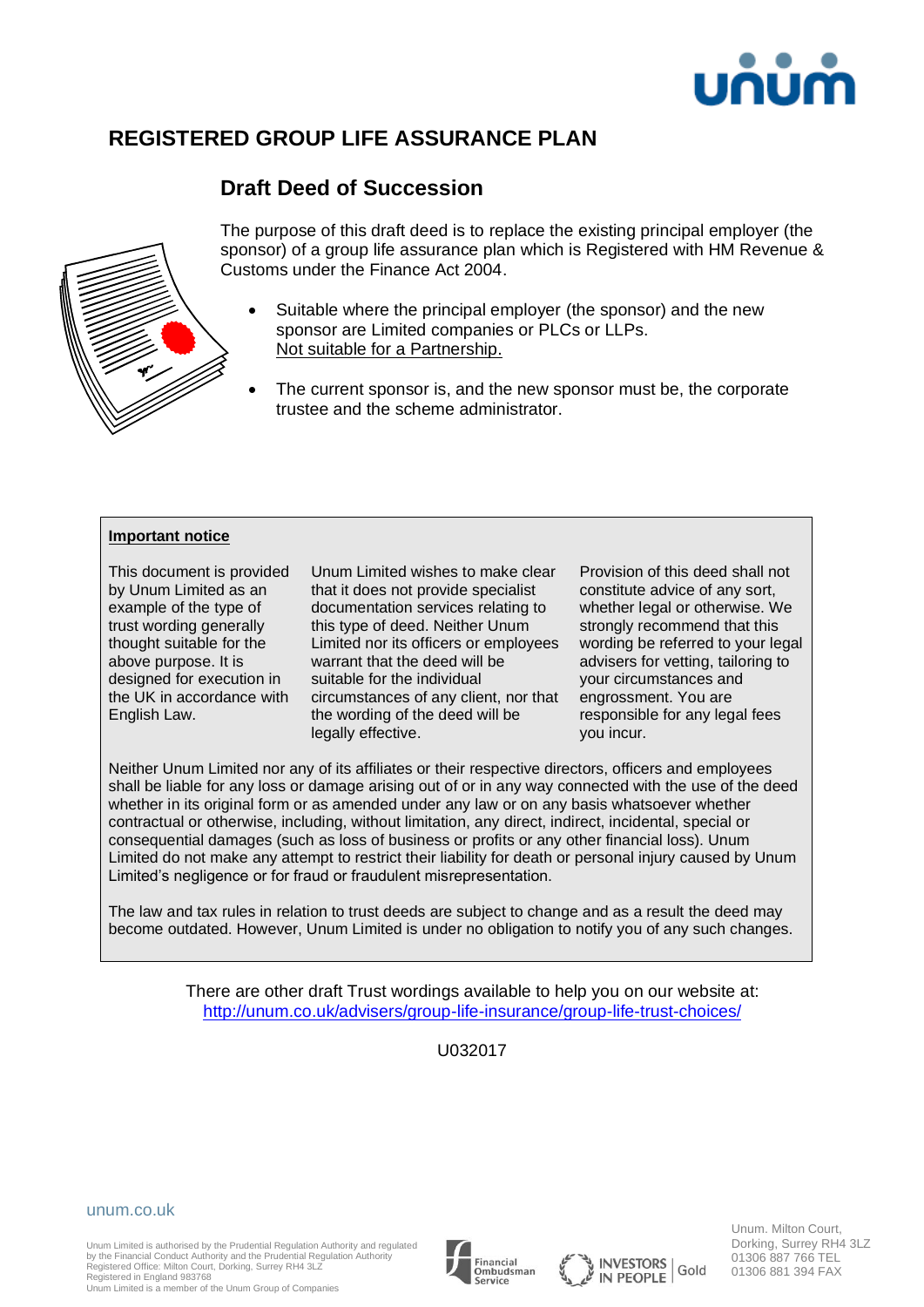## Reporting Requirements

The Scheme Administrator is responsible for filing the Event Reports, Pension Scheme Return, Accounting for Tax forms and amending Scheme Details to keep them up to date.

The change of 'scheme establisher/sponsor' and Plan Name needs to be reported to HMRC by one of the existing Scheme Administrators using the online Scheme Administration, select 'Amend Scheme Details' under 'Scheme Administration' - [www.gov.uk/manage-registered](http://www.gov.uk/manage-registered-pension-scheme)[pension-scheme](http://www.gov.uk/manage-registered-pension-scheme)

As the New Principal Employer is to be the Scheme Administrator, it must:

- Register with HMRC as a scheme administrator using the HMRC 'Pension Schemes Service Online' (**PTM**151000 - **PSOnline section 2**)
- be "associated" to the Plan by the Current Principal Employer as the current Scheme Administrator using the online Scheme Administration, so that access to the Plan's online records is only given to those entitled to have access (**PTM**154000 - **PSOnline section 6**) (If there is no person currently known to HMRC as Scheme Administrator of the Plan, then this association will have to be done by HMRC Audit & Pension Schemes Services.)
- add themselves as a Scheme Administrator and make the statutory declarations in relation to the Plan (**PTM**151000 - **PSOnline section 4**)

As the Current Principal Employer is ceasing to be the Scheme Administrator, it:

- must "associate" the New Principal Employer to the Plan as joint Scheme Administrator by using the online Scheme Administration, so that access to the Plan's online records is only given to those entitled to have access (**PSOnline section 6**)
- must report the termination of their "association" with the Plan and the effective date, within 30 days of the termination, using online Scheme Administration (**PTM**154000 - **PSOnline section 9.14**)

(If they are the only person currently known to HMRC as Scheme Administrator of the Plan and they "cease" their link, then HMRC may consider de-registration of the Plan (**PTM**033000). The association of a new Scheme Administrator will have to be done by HMRC Audit & Pension Schemes Services. If the only Scheme Administrator is removed/retire, they remain liable for any tax under the Plan until the appointment of a new Scheme Administrator of the Plan.)

• retains their Registration as a scheme administrator for future use of HMRC Pension Schemes Service Online.

**PTM** is HMRC's Pensions Tax Manual [www.gov.uk/hmrc-internal-manuals/pensions-tax-manual](http://www.gov.uk/hmrc-internal-manuals/pensions-tax-manual)

**PSOnline** is [www.gov.uk/government/publications/pension-schemes-online-user-guide/a-guide](http://www.gov.uk/government/publications/pension-schemes-online-user-guide/a-guide-to-using-the-online-service-for-scheme-administrators-and-practitioners)[to-using-the-online-service-for-scheme-administrators-and-practitioners](http://www.gov.uk/government/publications/pension-schemes-online-user-guide/a-guide-to-using-the-online-service-for-scheme-administrators-and-practitioners)

This information is based on Unum's current interpretation of the underlying legislation that applies and which may change. We do not accept any responsibility for any loss which may arise from reliance on this information.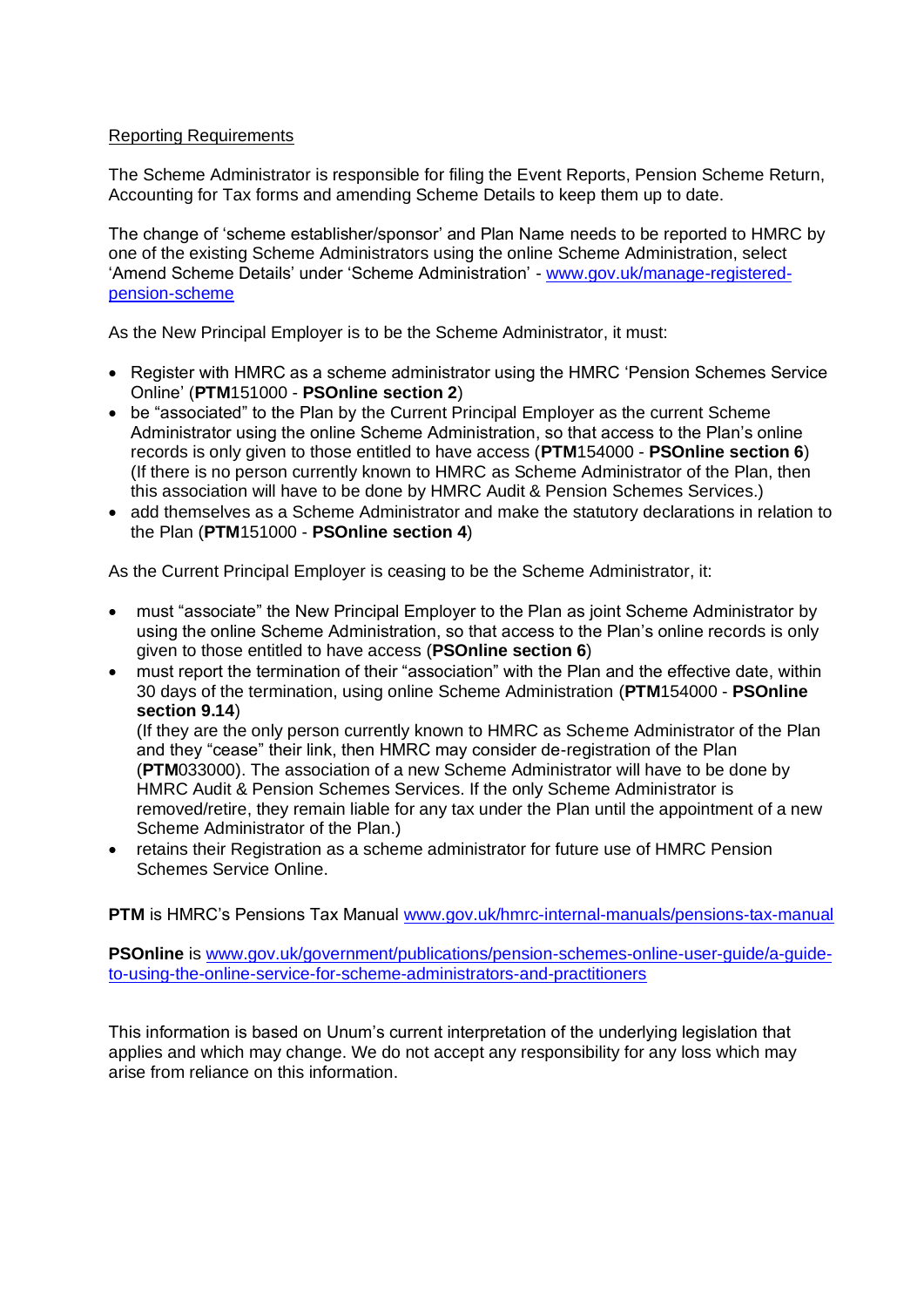## **Deed of Succession**

**THIS DEED OF SUCCESSION** is made on the day set out below (the **execution date**) by the **current sponsor** and the **new sponsor**. Execution of this deed confirms the **new sponsor** as sponsor of the **plan**.

| Plan                                      |  |
|-------------------------------------------|--|
| (Plan name as shown<br>on the trust deed) |  |
| <b>New Plan Name</b>                      |  |
| (or state 'Plan name is<br>not changing') |  |
| <b>Change Date</b>                        |  |

| <b>Current Sponsor</b>                                       |  |
|--------------------------------------------------------------|--|
| <b>Company Registration Number</b><br>of the Current Sponsor |  |
| <b>Registered Address</b><br>of the Current Sponsor          |  |
|                                                              |  |
| <b>New Sponsor</b>                                           |  |
| <b>Company Registration Number</b><br>of the New Sponsor     |  |

**SUPPLEMENTAL** to a trust deed (the **trust deed**) made by the **sponsor** which established the **plan** for the purpose of providing benefits on death in respect of such persons as are admitted to membership.

### **BACKGROUND**

- (A) The **current sponsor** is the trustee and scheme administrator of the **plan**.
- (B) It is desired that the **current sponsor** shall be succeeded by the **new sponsor** as the sponsor, trustee and scheme administrator for all the purposes of the **plan** and the **current sponsor** shall cease to participate in the **plan**.
- (C) The **current sponsor** has the power in the **trust deed** to:
	- replace itself as sponsor of the **plan** *provided* that a new sponsor is appointed in its place;
	- replace the trustees to the **plan**;
	- replace the scheme administrator to the **plan**.